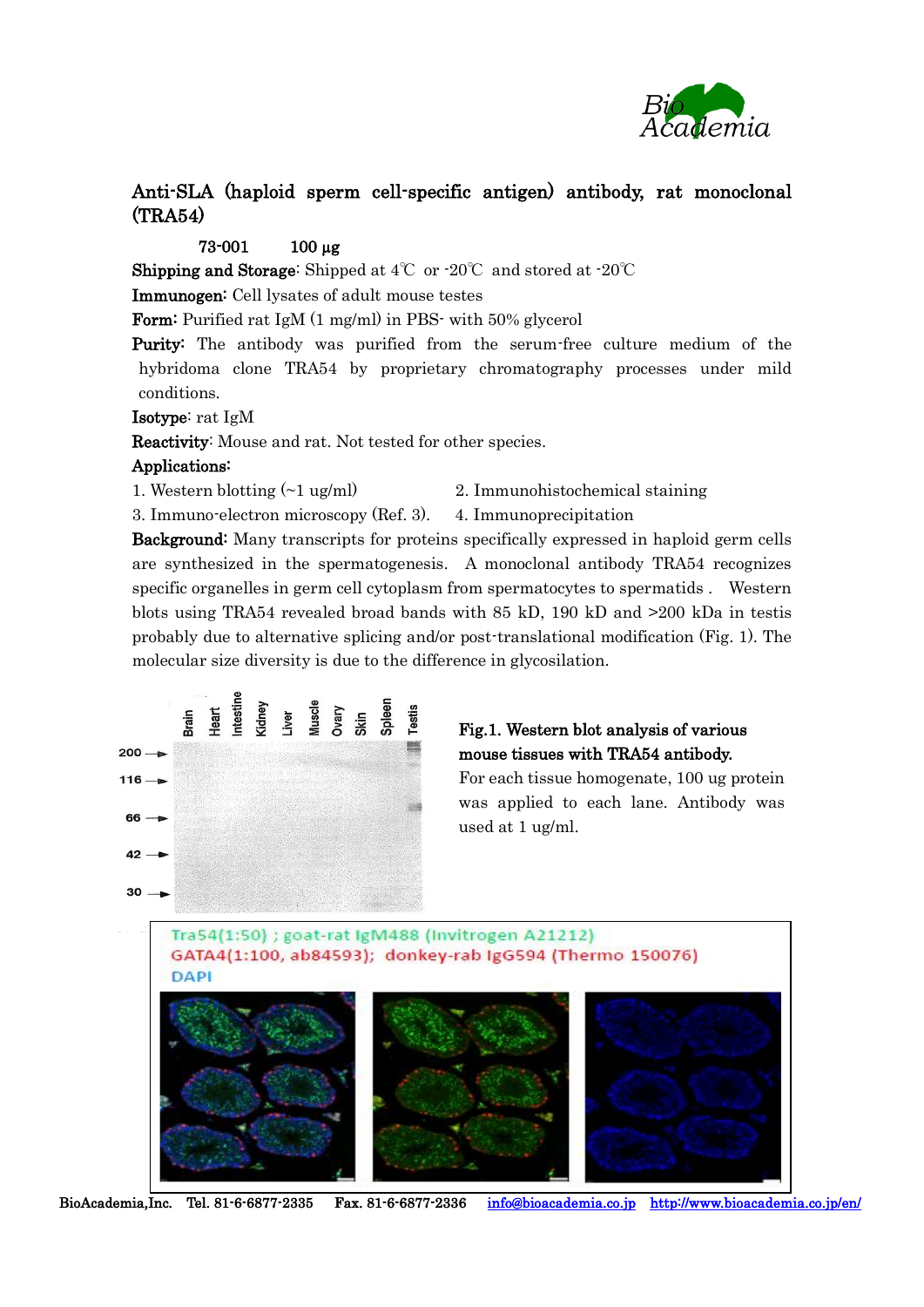

## Fig. 2. Immunohistochemical staining of mouse testicular testia with TRA54 antibody.

Sections of 8-month mouse testis were fixed with 4% paraformaldehyde and embedded in paraffin. After antigen retrieval by exposing to steam for 15 min in 10 mM citrate buffer (pH 6), they were reacted with the anti-TRA54 antibody (Green) at 1/50 dilution and anti-GATA4 antibody (Red). As the 2nd antibody, Donky anti-rat Alexa Fluor488 and Donkey anti-rabbit Alexa Fluor594 were used. DNA was stained with DAPI (Blue) .

Anti-GATA antibody stains nuclei of Sertoli cells in seminiferous tubule while anti-TRA54 antibody stains reproductive cells.



## Fig. 3. Immunohistochemical staining of mouse testicular cross-section with TRA54 antibody.

Testis from C57BL/6 adult mouse was fixed in Bouin's solution, followed by paraffin embedding and sectioning. After deparaffinized, sections were treated with normal goat serum, reacted with TRA54 antibody and incubated with biotinylated sheep anti-rat Ig antibody and biotin peroxydase/avidin, followed by incubation with hydrogen peroxide and diaminobenzidine.

## Related product: [73-003](http://www.bioacademia.co.jp/en/product_img/219/E73-003%20TRA98.pdf) Anti-Gena (testicular germ cell specific antigen) antibody, clone TRA98

References: Antibody TRA54 has been used in the following publications (12).

- Matsubara Y. et al. TALEN-Mediated Gene Disruption on Y Chromosome Reveals Critical Role ofEIF2S3Y in Mouse Spermatogenesis. [Stem](https://www.ncbi.nlm.nih.gov/pubmed/25579647) Cells Dev. 2015 May 15;24(10):1164-70. PMID:25579647.IHC-P (mouse)
- Okuda H. et al. A novel transcriptional factor Nkapl is a germ cell-specific suppressor of Notchsignaling and is indispensable for spermatogenesis. [PLoS One.](https://www.ncbi.nlm.nih.gov/pubmed/25875095) 2015 Apr 14;10(4):e0124293. PMID:25875095. WB (mouse)
- Park ASK et al. Targeted disruption of Tbc1d20 with zinc-finger nucleases causes cataracts and testicular abnormalities in mice. [BMC Genet.](https://www.ncbi.nlm.nih.gov/pubmed/?term=Targeted+disruption+of+Tbc1d20with+zinc-finger+nucleases+causes+cataracts+and+testicular+abnormalities+in+mice) 2014 Dec 5;15:135. PMID: 25476608. IHC-P (mouse)
- Arroteia KF et al. Albumin is synthesized in epididymis and aggregates in a high molecular mass glycoprotein complex involved in sperm-egg fertilization. [PLoS](https://www.ncbi.nlm.nih.gov/pubmed/?term=Albumin+Is+Synthesized+in+Epididymis+and+Aggregates+in+a+High+Molecular+Mass+Glycoprotein+Complex+Involved+in+Sperm-Egg+Fertilization)   [One.](https://www.ncbi.nlm.nih.gov/pubmed/?term=Albumin+Is+Synthesized+in+Epididymis+and+Aggregates+in+a+High+Molecular+Mass+Glycoprotein+Complex+Involved+in+Sperm-Egg+Fertilization) 2014 Aug 1;9(8):e103566. PMID: 25084016. WB, Dot blot, IP, IF, Immuno Electron Microscopy (mouse)

Liegel RP et al. Alkylglycerone phosphate synthase (AGPS) deficient mice: models for